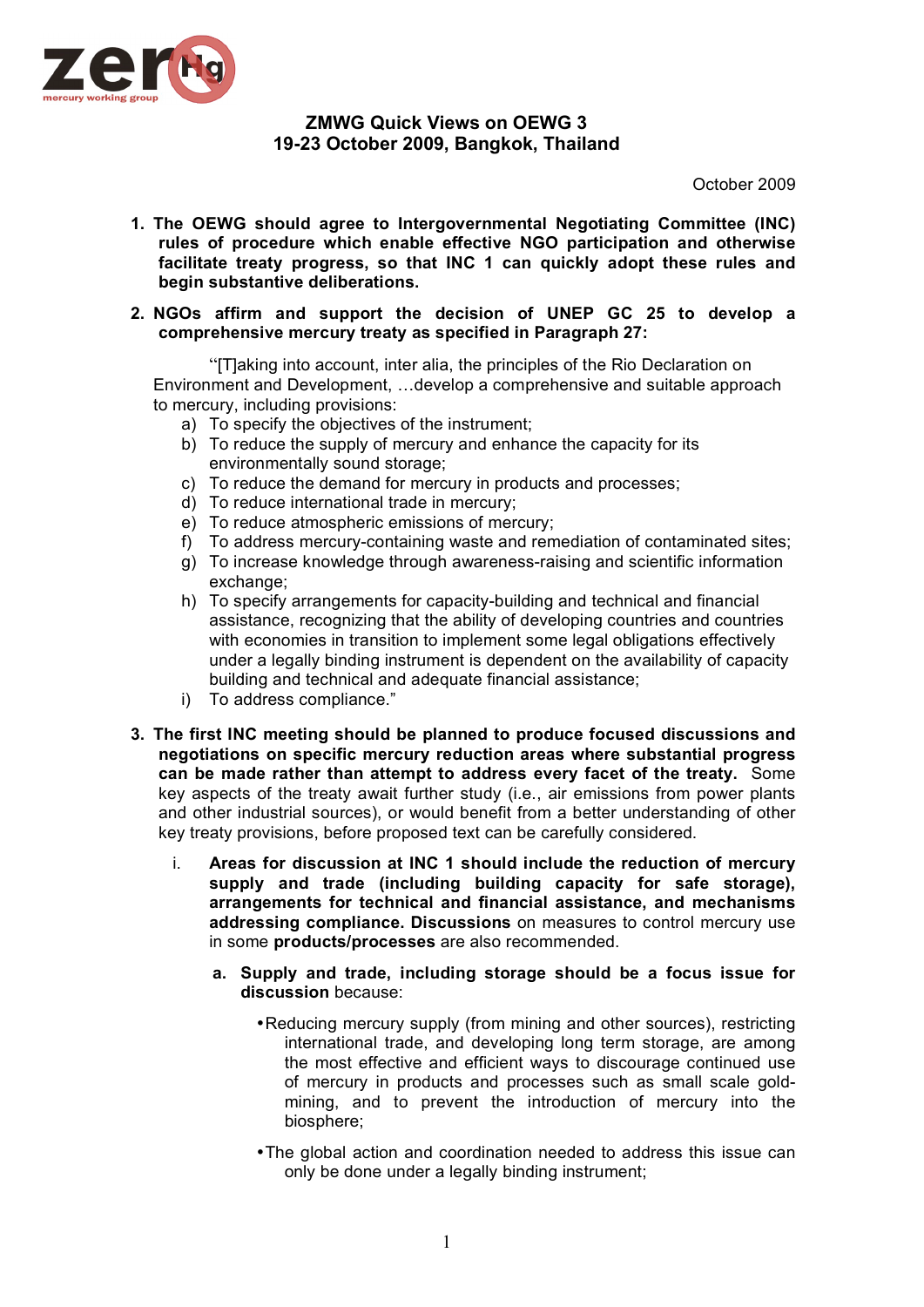- •The information needed to inform discussions is already available or can be made available by INC 1, and can take advantage of national and regional activities now underway, including:
	- i. Export bans of metallic mercury (coupled with safe storage) that will enter into force in the EU (2011) and the U.S. (2013);
	- ii. The UNEP/UNITAR project in Kyrgyzstan in view of investigating the closure of the last commercial mercury mine in the world which exports primary mercury;
	- iii. The UNEP/ZMWG initiated regional storage projects in the Asian-Pacific and Latin America region, in view of examining viable storage options for mercury.
- b. Discussion of **technical and financial assistance for developing countries and countries with economies in transition, and compliance measures**, should begin as soon as possible because they are critical to the underlying success of the treaty and their linkages warrant their consideration in a coordinated fashion.
	- c. Discussion on measures to reduce mercury use in certain **products/processes** should be undertaken, where technology developments have advanced and non-mercury alternatives clearly are already in use globally, such as batteries, certain electronic products, chloralkali, thermometers
- **4. The OEWG should take steps to ensure that the GC 25/5 Par. 29 study** on various types of mercury-emitting sources **is designed, prepared and shared in a transparent manner. To ensure the timely completion by INC 2, an elaborated workplan should be produced.** Governments and other relevant organizations need to ensure cooperation with relevant bodies (UNEP, consultant) and provide input in time. In this way discussions on this important issue will start as early as INC 2, to allow time for reflection and a robust agreement.
	- 5. **The OEWG should identify documents and materials needed to inform the INC deliberations, particularly INC 1**, to avoid delays or deferring issues for later. UNEP should be asked to prepare them so they are ready when they are needed. Such documents could include, but not be limited to, the following:
		- a) A summary and analysis of relevant control measures related to international trade in other MEAs, including options for such measures in a global, legally binding instrument on mercury;
		- b) An analysis of WTO related issues for INC 1 consideration;
- **6.** The OEWG should take steps to **ensure that developing countries receive the technical and financial support they will need** to participate in all aspects of the negotiations until their conclusion in 2013.
- **7.** Exposures to mercury, especially to vulnerable populations, are a key concern and need to be addressed immediately. As called for in UNEP GC Decision 25/5 paragraphs 34 and 35, governments and others must urgently provide technical and financial assistance to support interim activities to be conducted while a treaty is prepared to ensure reductions in mercury uses and releases are achieved in the short term. Such activities should relate to mercury exposure and emission reduction activities, including but not limited to:
	- a) reducing the supply of mercury from, for example, primary mercury mining;